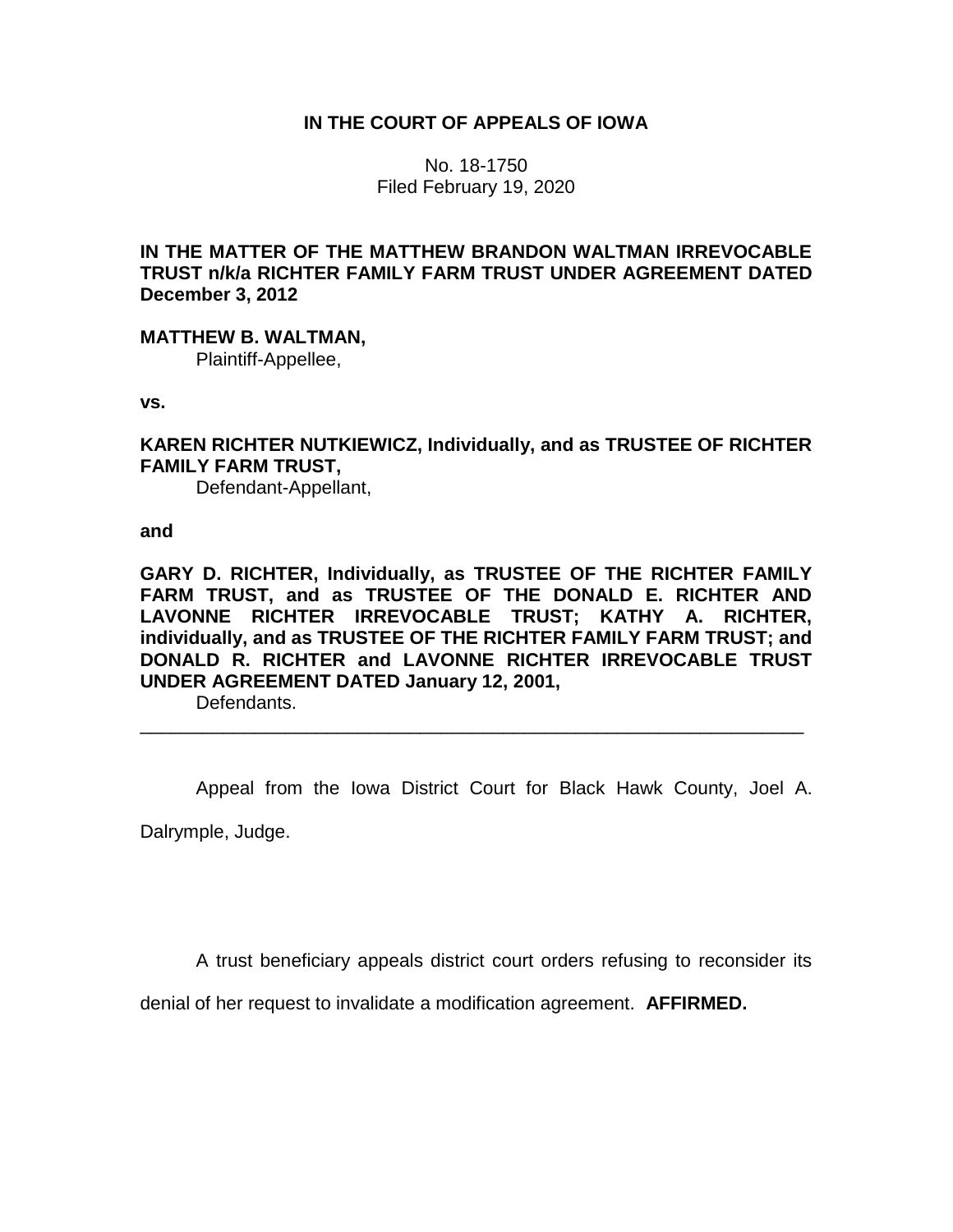Karen Richter Nutkiewicz, Moorpark, California, self-represented appellant. Larry F. Woods, Oelwein, for appellee Matthew B. Waltman.

Robert S. Hatala of Simmons Perrine Moyer Bergman PLC, Cedar Rapids, and Matthew L. Preston and Ann C. Gronlund of Brady Preston Gronlund PC, Cedar Rapids, for Gary D. Richter.

Michael A. Dee, Robert D. Hodges, and James W. White of Brown, Winick, Graves, Gross, Baskerville & Schoenebaum, P.L.C., Des Moines, for appellee Kathy A. Richter.

Considered by Tabor, P.J., and Mullins and May, JJ.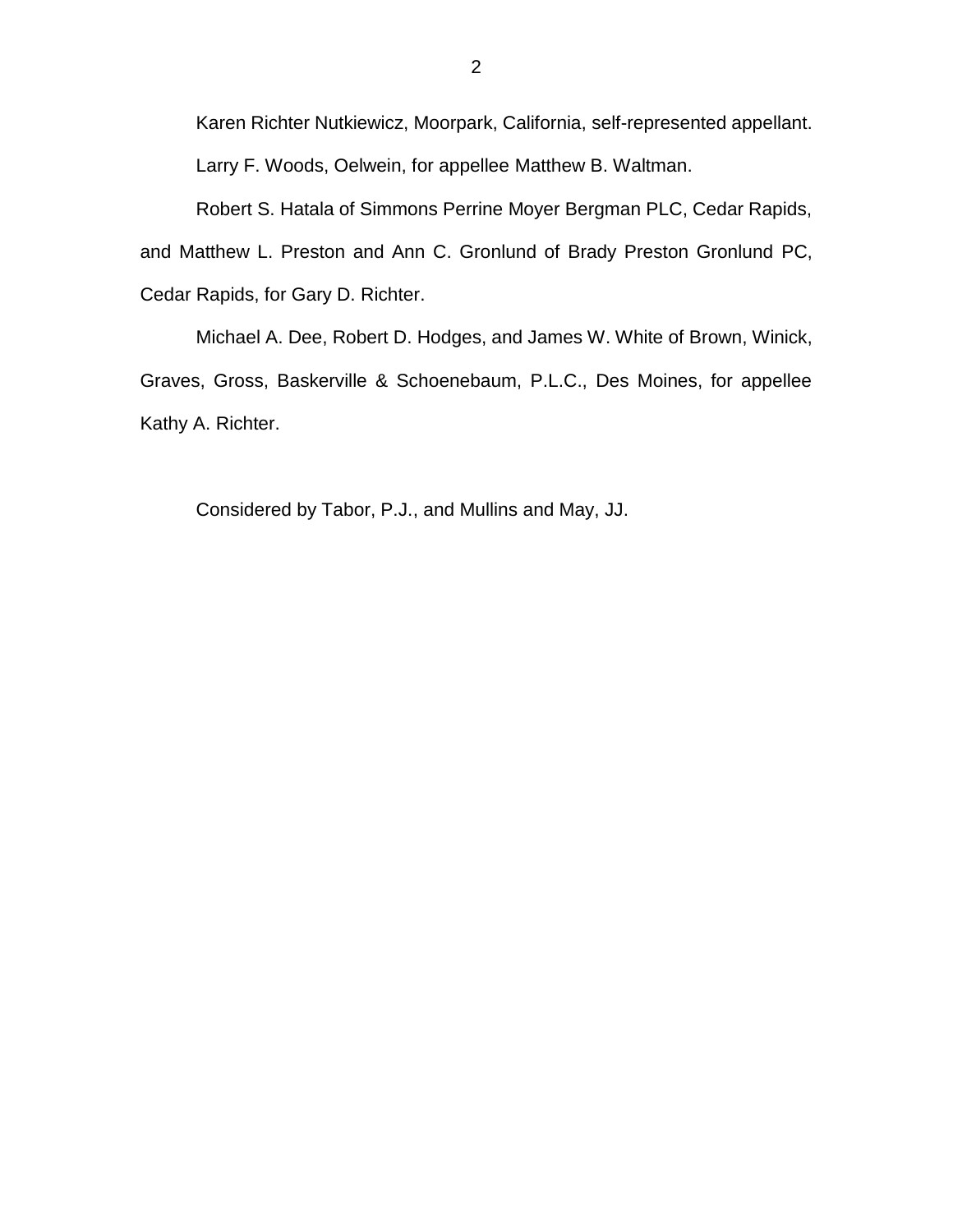## **TABOR, Presiding Judge.**

 $\overline{a}$ 

Beneficiary Karen Richter Nutkiewicz seeks to invalidate a September 2018 court order approving a plan to make property distributions and then terminate a family farm trust.<sup>1</sup> Karen twice filed motions to reconsider the district court's order, contending she did not receive "any notice whatsoever" of the September 10 hearing on trust matters. The district court refused to reconsider its ruling. Karen appeals that refusal. Because we find no error in the district court's analysis of the notice and service provided to Karen and her former counsel, we affirm.

## **I. Facts and Prior Proceedings**

This case stems from the Donald E. Richter and Lavonne Richter Irrevocable Trust ("land trust"). Donald and Lavonne had three children: Gary, Kathy, and Karen. The three siblings were beneficiaries of that land trust. Gary was appointed as trustee.

The land trust provided for terminating distributions once each beneficiary reached the age of fifty-five. Donald, Lavonne, and their children executed a modification agreement in January 2006 purporting to extend the age to sixty-five when each beneficiary could receive his or her terminating distribution. Matthew Waltman, Kathy's son, held a vested remainder interest in the land trust and had reached the age of majority but did not sign the modification agreement. Karen's three children also held vested remainders in the land trust but were minors in 2006. No one represented the interests of the minor beneficiaries in connection with the modification agreement. Gary and Kathy later acknowledged the

<sup>&</sup>lt;sup>1</sup> Because several parties share the same last name, our opinion will use first names for clarity.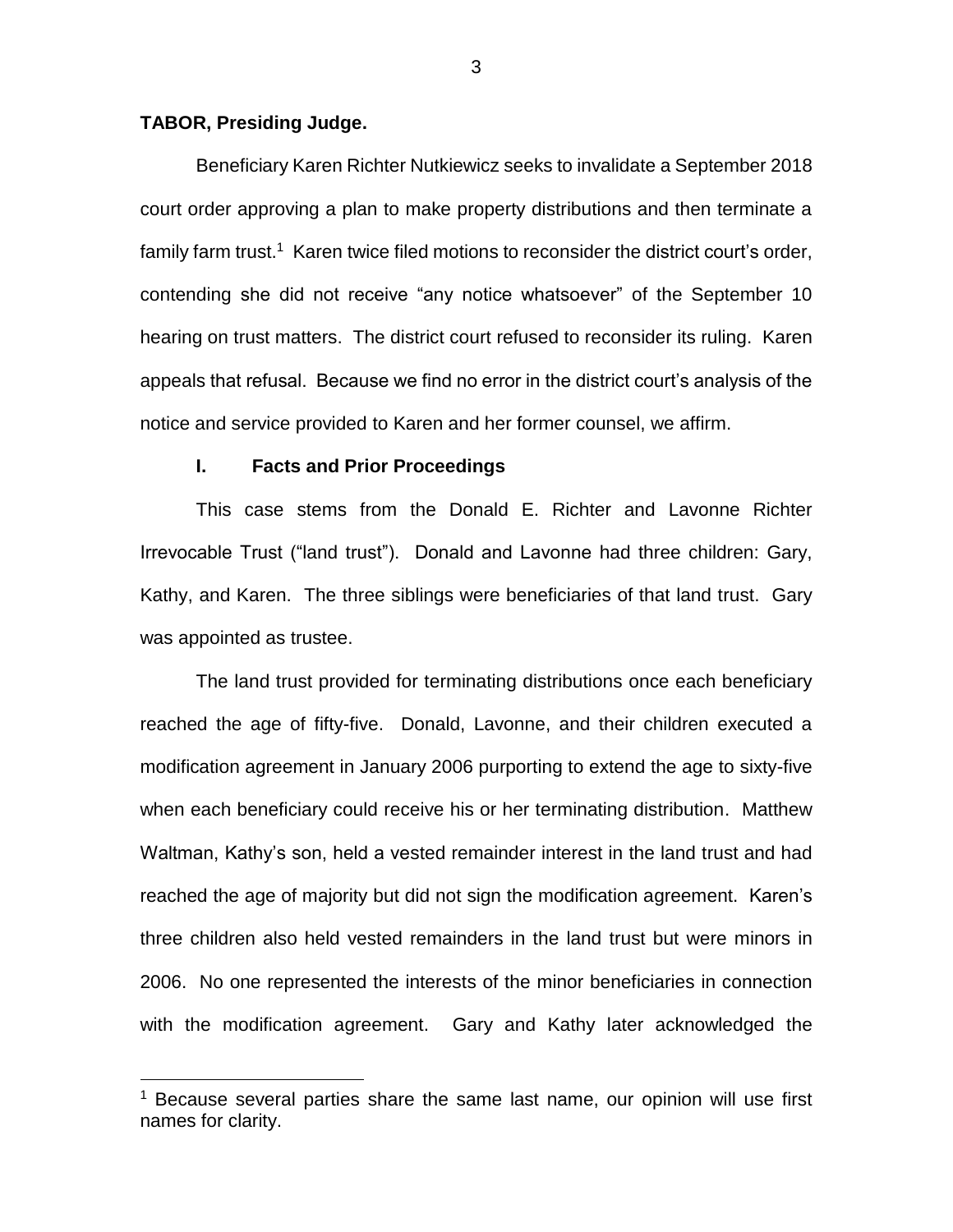agreement failed to comply with Iowa Code section 633A.2203 (2018), which governs the termination and modification of irrevocable trusts. After this acknowledgment, both siblings filed a joint motion to invalidate the modification agreement and order terminating distributions from the land trust immediately.

Gary and Kathy agreed to a plan that would terminate the land trust by making equal distributions to each of the three beneficiaries once the court declared the 2006 modification invalid. Anticipating a dispute over the distribution, the parties scheduled a two-day mediation session. Gary contends he spoke with Karen several times before the mediation. He notified Karen ahead of the session, but she refused to attend. She also declined to have her attorney attend. The mediation occurred in June 2018 without Karen. Both Gary and Kathy attended and reached an agreement.

In August 2018, Kathy and Gary (as trustee and individual beneficiary) submitted their joint motion to the district court asking to invalidate the 2006 modification agreement and requesting approval of their termination plan. That same month, the Court ordered the parties to do the following:

1. The Parties are directed to serve notice of the Joint Motion and this Order upon the Land Trust beneficiaries on or before August 16, 2018. The Parties may serve such notice via email.

2. Any and all objections to the Joint Motion must be filed with the Court no later than September 6, 2018, or be forever barred.

3. Hearing on the Joint Motion shall be Monday, September 10, 2018, at 9:00 a.m., at the Black Hawk County Courthouse in Waterloo, Iowa. A half day of court time is allotted for this hearing.

The clerk delivered the order to the parties through the judicial branch's electronic document management system (EDMS).

4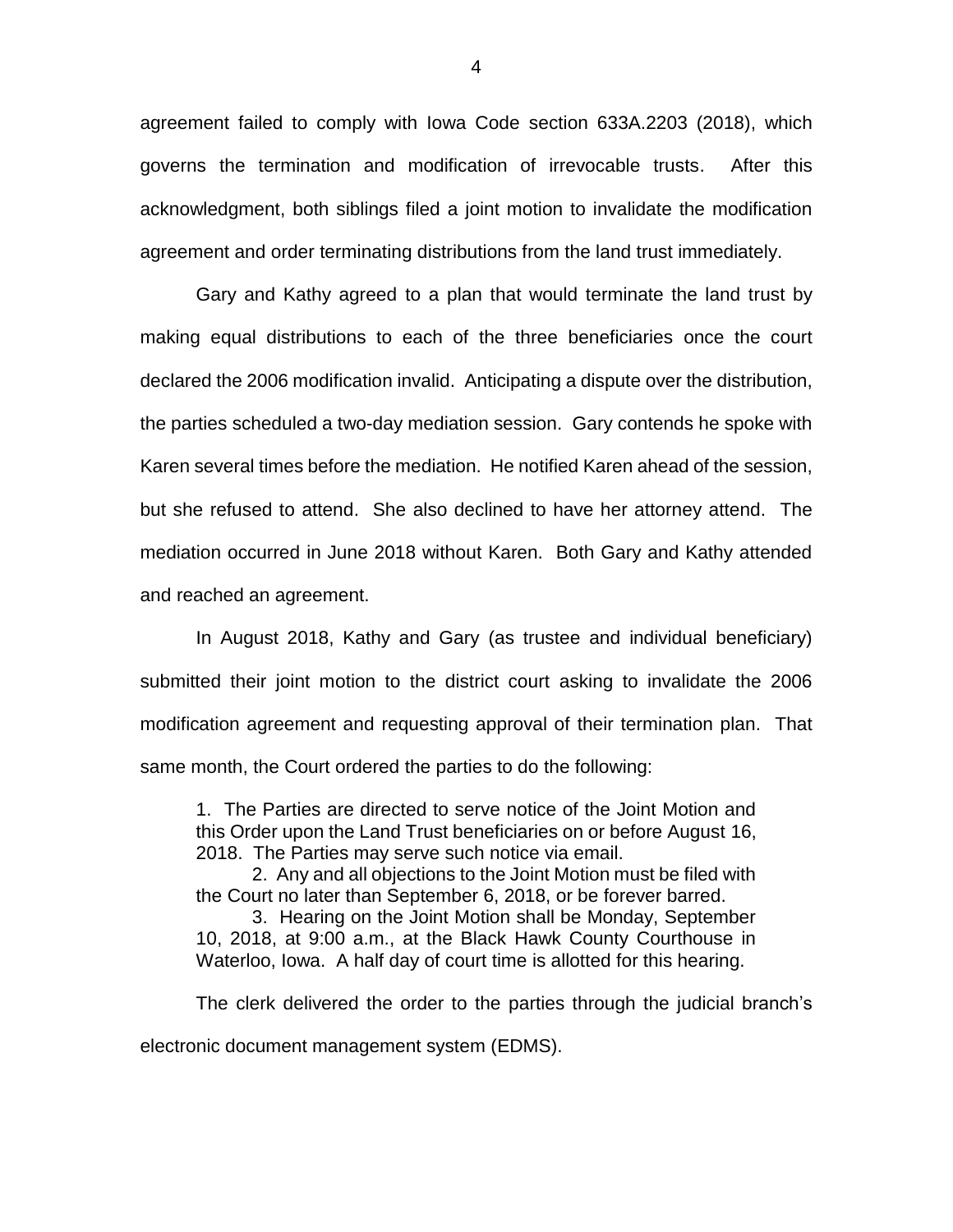None of the beneficiaries objected by the district court's September 6 deadline. After the September 10 hearing, the court entered an order granting Kathy and Gary's joint motion to invalidate the modification agreement and approving termination of distributions from the land trust.

About two weeks later, on September 25, Karen—representing herself moved to reconsider the court's order. Karen asserted she received no notice of the proceedings. She filed a declaration stating Gary contacted her to ask whether she had received "anything from his lawyer" and she advised him that she had not. Karen claimed her email account was not disabled yet she did not receive notice. She confirmed two of her three children did receive email notice but were unable to respond because one was out of the country and another was moving to a college apartment.

On September 26, the district court denied Karen's motion to reconsider. The district court emphasized that Karen's attorney, Matthew Gardner, received EDMS notification from the clerk's office. Attorney Gardner had not yet moved to withdraw so he remained Karen's attorney of record. The court also highlighted that Kathy's attorney, Mike Dee, served Karen and her children by first class mail, and Gary's attorney, Robert Hatala, submitted an affidavit alleging service upon two of Karen's children. The next day, attorney Gardner filed a motion to withdraw as Karen's counsel. The district court granted Gardner's motion.

On October 2, 2018, Karen filed another motion to reconsider. This time Karen alleged her siblings attempted service at an address in West Lake Village, California, where she had not lived since 2011. Karen also blamed attorney Gardner for failing to notify her of the ongoing proceedings and failing to timely

5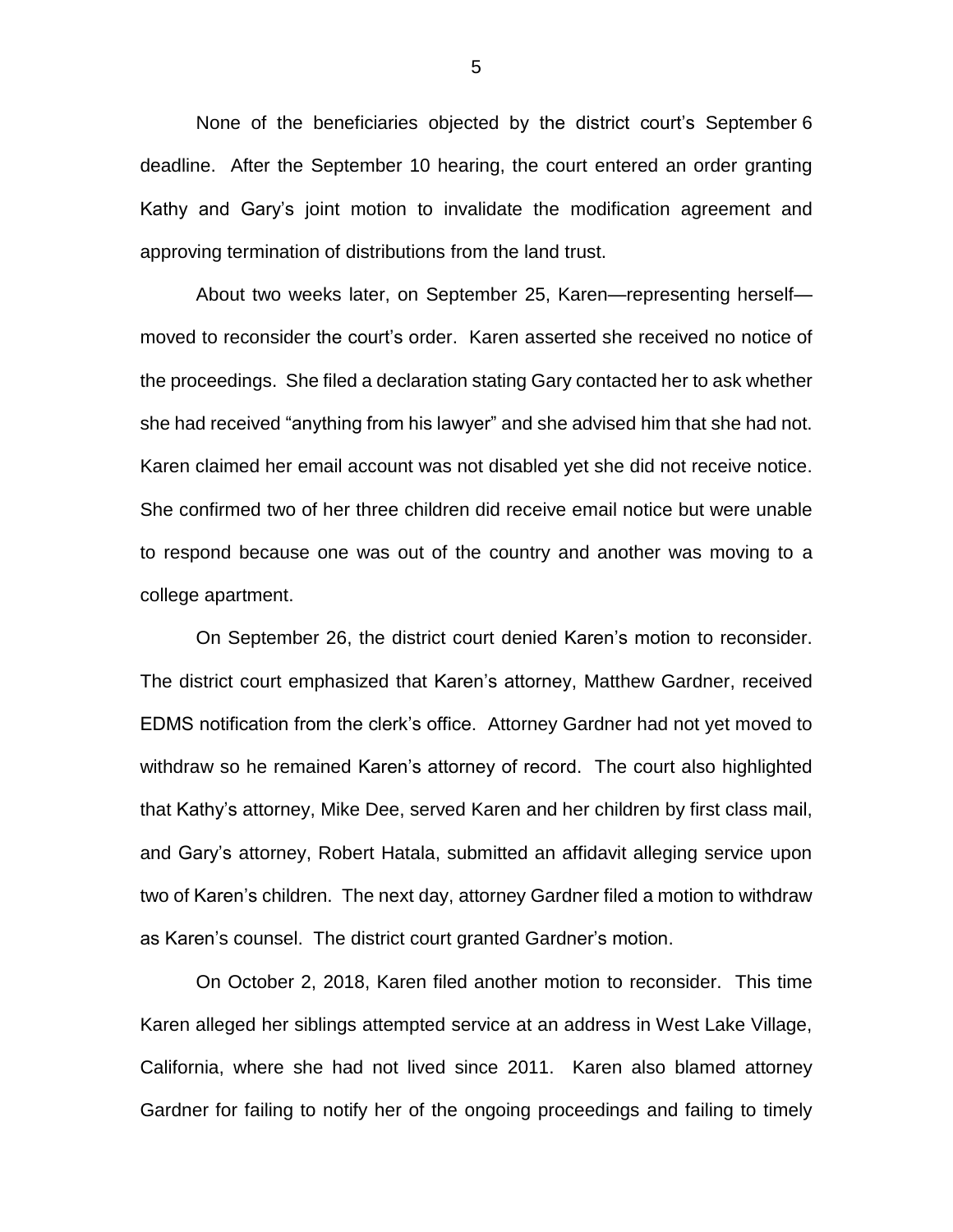withdraw. Gary resisted the motion to reconsider, contending Karen continued to provide the West Lake Village address to the court. The district court denied the second motion to reconsider with no additional explanation. Karen now appeals.

### **II. Scope and Standards of Review**

Proceedings concerning trusts are tried in equity. *See* Iowa Code § 633A.6101 (giving probate court subject matter jurisdiction over "proceedings concerning the internal affairs of a trust"). We review equity cases de novo. *In re Tr. No. T-1 of Trimble*, 826 N.W.2d 474, 482 (Iowa 2013). When assessing factual findings, particularly on witness credibility, we give them weight, but they are not binding on us. *Id.* We review the district court's interpretation of rules and statutes for correction of legal error. *Id*.

#### **III. Analysis**

As a self-represented litigant, Karen contends the district court violated her right to due process by refusing to reconsider its order granting her siblings' motion to invalidate the modification agreement. She argues she was "not given proper notice of the motion and was essentially defaulted when the court granted the motion." Karen also alleges the district court erred in finding that her siblings properly served her with their motion.

Before reaching the merits of Karen's claims, we address error preservation. That task is difficult because her appellant's brief fails to include "[a] statement addressing how the issue was preserved for appellate review, with references to the places in the record where the issue was raised and decided." Iowa R. App. P.  $6.903(2)(g)(1)$ . Failure to comply with the rules of appellate procedure may lead to summary disposition of an appeal. *See Hanson v. Harveys*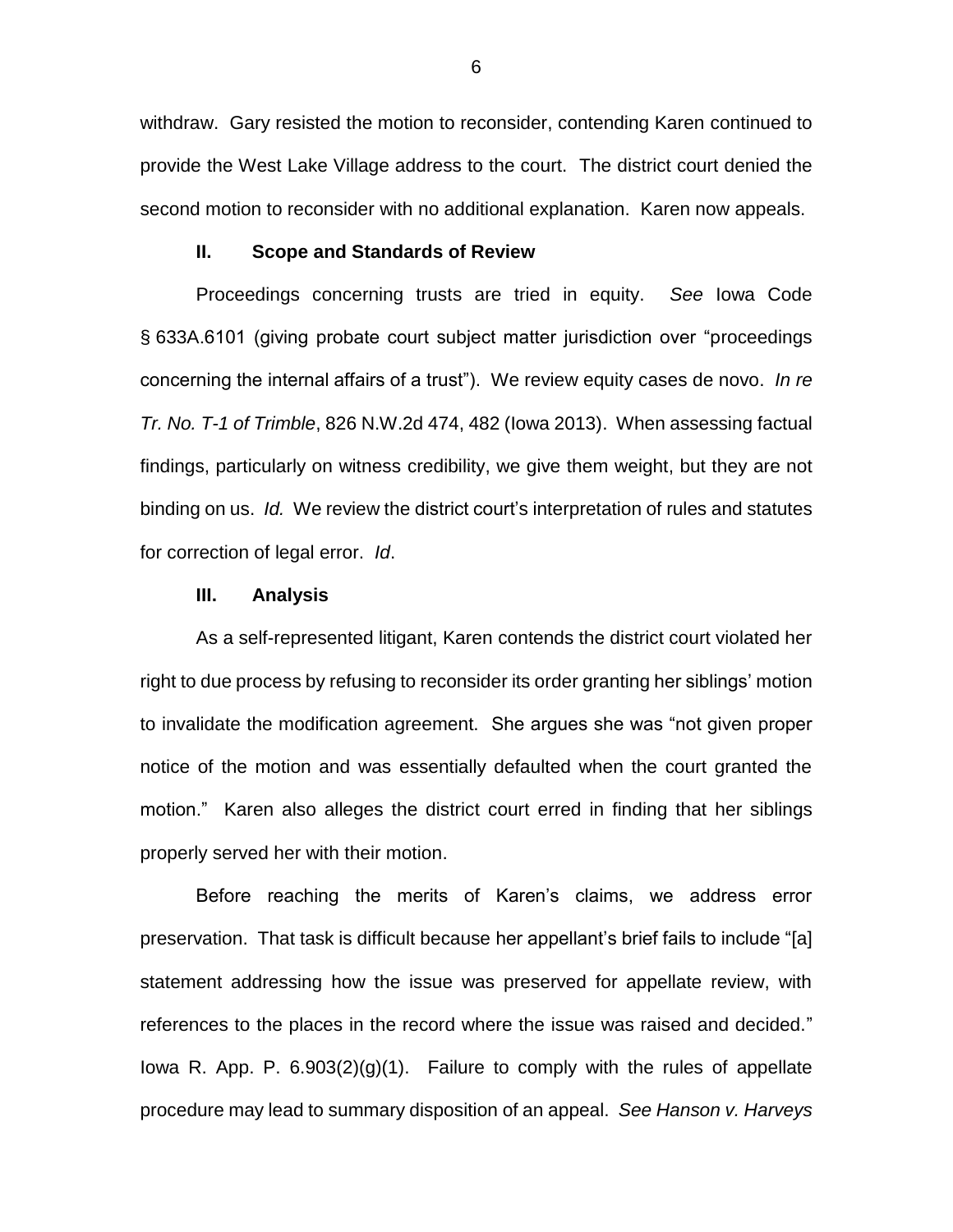*Casino Hotel*, 652 N.W.2d 841, 842 (Iowa Ct. App. 2002). But where an omission does not hinder our consideration of the issue raised, we will decide it on the merits. *See State v. Stoen*, 596 N.W.2d 504, 507 (Iowa 1999). On Karen's due process contention, we cannot find in the record where she received a ruling on a constitutional claim. Thus we deem that issue waived and, accordingly, give it no further consideration. *See Runyon v. Kubota Tractor Corp*., 653 N.W.2d 582, 584 (Iowa 2002). On her claim regarding proper service, we overlook the rule violation and proceed to the merits.

On the service issue, Gary defends the district court's rulings.<sup>2</sup> He notes attorney Gardner represented Karen "at all relevant times before and during the September 10, 2018 hearing." And as the district court determined, Karen "received proper notice through counsel via EDMS." To support his position, Gary relies on Iowa Rule of Civil Procedure 1.442(2), Iowa Rule of Electronic Procedure 16.315(1)(b), and Iowa Code section 633A.1109(1).<sup>3</sup>

Rule 16.315(1)(b) states:

 $\overline{a}$ 

When a document is electronically filed, EDMS serves the document on all parties who are registered filers. *See* rule 16.201(11) (definition of "electronic service"). Service occurs by the posting of a notice of electronic filing or presentation into the filer's EDMS account along with a link to the document or documents presented or filed. The posting of the notice of electronic filing or presentation constitutes service of the document for purposes of the Iowa Court Rules. No other service on those parties is required.

<sup>&</sup>lt;sup>2</sup> Kathy joins the appellee's brief filed by Gary's counsel.

 $3$  The trust code specifically describes methods of notice and document delivery. *See* Iowa Code § 633A.1109. That section allows notice, including notice of a judicial proceeding, to be "accomplished in a manner reasonably suitable under the circumstances and likely to result in receipt of the notice or document." *Id*. § 633A.1109(1). "Permissible methods of giving notice or sending a document include first-class mail, personal delivery to a person's last known place of residence or place of business, or by properly directed electronic mail." *Id*.